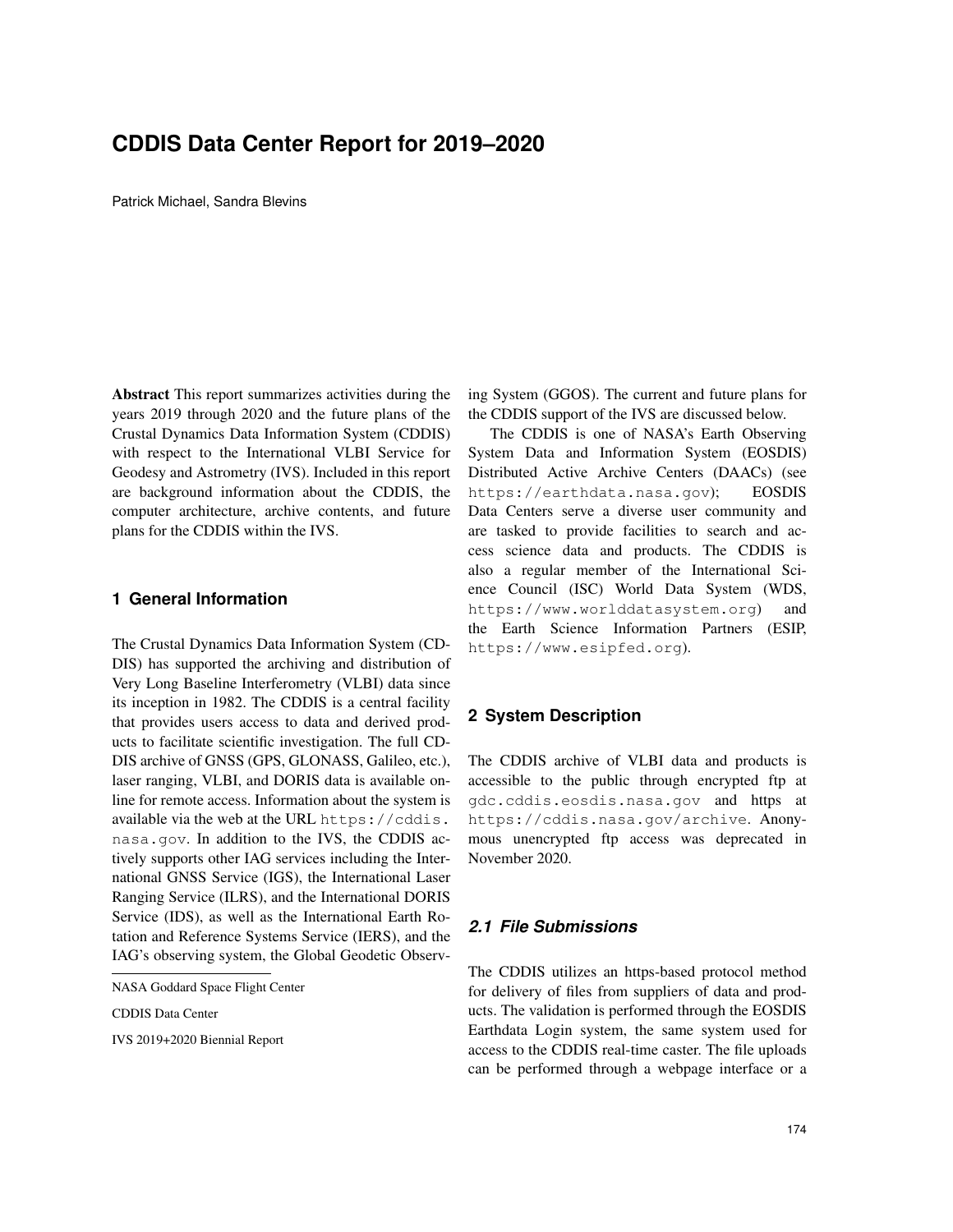|  |  |  |  |  | <b>Table 1</b> IVS data and product directory structure. |
|--|--|--|--|--|----------------------------------------------------------|
|--|--|--|--|--|----------------------------------------------------------|

| Directory                                          | Description                                                                              |  |  |
|----------------------------------------------------|------------------------------------------------------------------------------------------|--|--|
| Data Directories                                   |                                                                                          |  |  |
| vlbi/ivsdata/db/yyyy                               | VLBI database files for year yyyy                                                        |  |  |
| vlbi/ivsdata/ngs/yyyy                              | VLBI data files in NGS card image format for year yyyy                                   |  |  |
| vlbi/ivsdata/vgosdb/yyyy                           | VLBI data files in vgosDB format for year yyyy                                           |  |  |
|                                                    | vlbi/ivsdata/aux/yyyy/ssssss Auxiliary files for year yyyy and session ssssss            |  |  |
|                                                    | These files include: log files, wx files, cable files, schedule files, correlator notes. |  |  |
| vlbi/ivsdata/swin/yyyy                             | VLBI SWIN files for year yyyy                                                            |  |  |
| <b>Product Directories</b>                         |                                                                                          |  |  |
| vlbi/ivsproducts/crf                               | <b>CRF</b> solutions                                                                     |  |  |
| vlbi/ivsproducts/eopi                              | <b>EOP-I</b> solutions                                                                   |  |  |
| vlbi/ivsproducts/eops                              | <b>EOP-S</b> solutions                                                                   |  |  |
| vlbi/ivsproducts/daily sinex Daily SINEX solutions |                                                                                          |  |  |
| vlbi/ivsproducts/int sinex                         | Intensive SINEX solutions                                                                |  |  |
| vlbi/ivsproducts/trf                               | TRF solutions                                                                            |  |  |
| vlbi/ivsproducts/trop                              | Troposphere solutions                                                                    |  |  |
| <b>Project Directories</b>                         |                                                                                          |  |  |
| vlbi/ITRF2013                                      | IVS contributions to the ITRF 2013 efforts                                               |  |  |
| vlbi/ITRF2014                                      | IVS contributions to the ITRF 2014 solution                                              |  |  |
| vlbi/ivs-pilotbl                                   | IVS Analysis Center pilot project (baseline)                                             |  |  |
| Other Directories                                  |                                                                                          |  |  |
| vlbi/ivscontrol                                    | IVS control files (Master Schedule, etc.)                                                |  |  |
| vlbi/ivsdocuments                                  | IVS document files (solution descriptions, etc.)                                         |  |  |
| vlbi/raw                                           | Raw VLBI data                                                                            |  |  |

command line application that can perform an http "post" operation, which is more commonly used for scripting. This process allows data suppliers to authenticate through the Earthdata Login system and provide their files through https to CDDIS for ingest into the archive. More information on the CDDIS file upload system, including an FAQ, is available at URL: https://cddis.nasa.gov/About/CDDIS\_ File\_Upload\_Documentation.html.

#### *2.2 File Ingest Processing*

Starting in 2018, the CDDIS worked with the GSFC VLBI staff to transition code for processing incoming VLBI-related files into a new, common file ingest software. This new common ingest software would be shared with the other IVS global Data Centers to ensure a common quality control (QC) and metadata process was shared across the global Data Centers. In late 2020, CDDIS moved its entire VLBI ingest process to this new collaborative process. Several changes were made to enable more rapid acceptance of new data/product files by the incorporation of data definition files (DDFs). These DDFs are unique to each file type and specify a range of QC and metadata requirements for each file type. This, in turn, is parsed by the ingest software to determine the QC and metadata actions to accomplish for each incoming file before acceptance into the archive.

## **3 Archive Contents**

The CDDIS has supported GSFC VLBI and IVS archiving requirements since 1979 and 1999, respectively. The IVS Data Center content and structure is shown in Table 1 (a figure illustrating the flow of information, data, and products between the various IVS components was presented in the CDDIS submission to the IVS 2000 Annual Report). As described above, the CDDIS has established a file upload system for providing IVS data, product, and information files to the archive. Using specified filenames, Operation and Analysis Centers upload files to this system. Automated archiving routines peruse the directories and move any new data to the appropriate public disk area. These routines migrate the data based on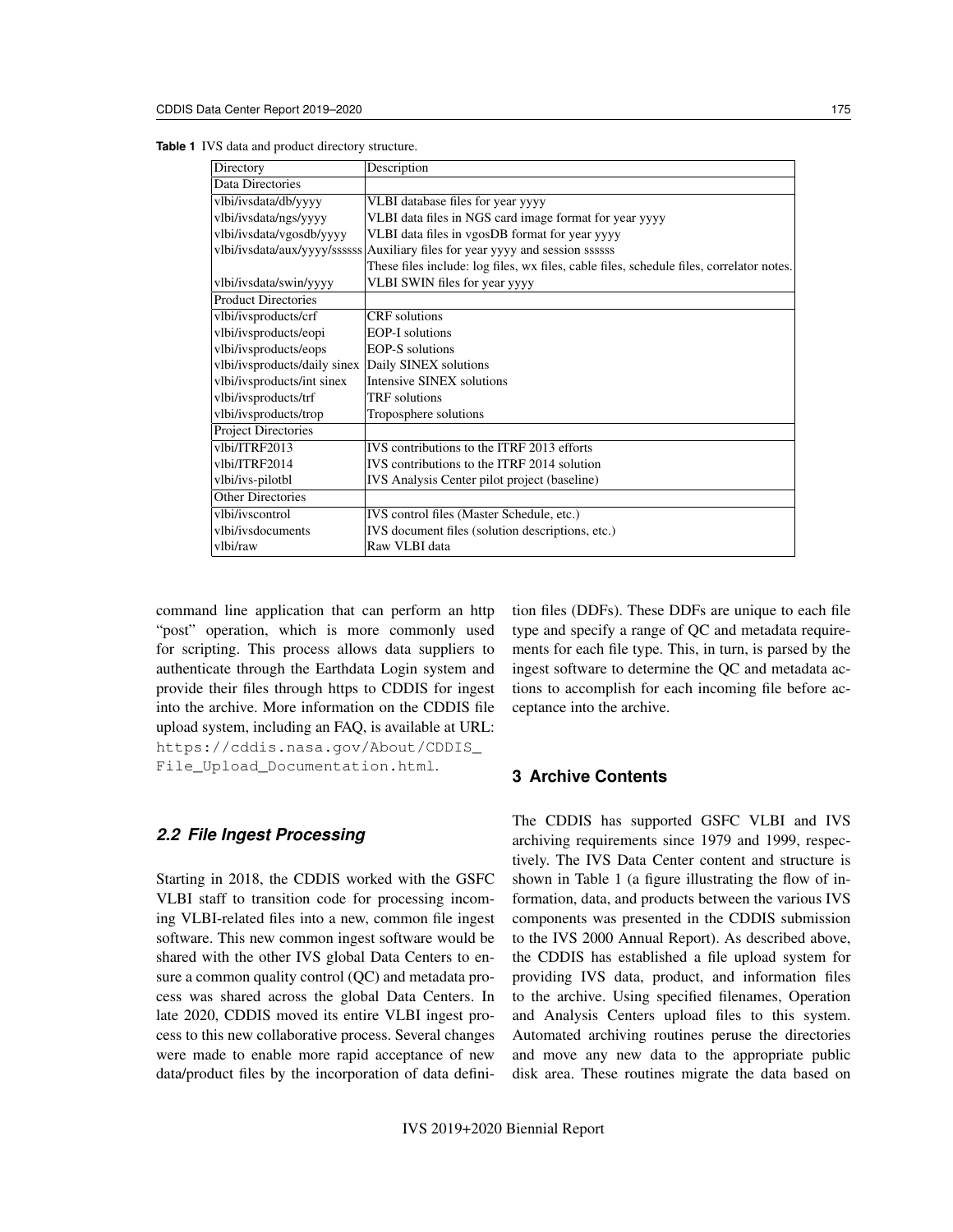the filename DDFs to the appropriate directory as described in Table 1. Software on the CDDIS host computer, as well as all other IVS Data Centers, facilitates equalization of data and product holdings among these Data Centers by placing all new received data/products into a RECENTS directory for action by the other Data Centers. At this time, performance of mirroring is scheduled to begin again between the IVS Data Centers located at the CDDIS, the Bundesamt für Kartographie und Geodäsie in Leipzig, and the Observatoire de Paris in late June 2021.

The public file system in Table 1 on the CDDIS computer consists of a data area, which includes auxiliary files (e.g., experiment schedule information and session logs) and VLBI data (in the database, NGS card image, and new vgosDB formats). A products disk area was also established to house analysis products from the individual IVS Analysis Centers as well as the official combined IVS products. A documents disk area contains format, software, and other descriptive files.

#### **4 Significant New Data Sets**

CDDIS in late 2019 began to work with GSFC VLBI staff to archive the VLBI Level 1 correlator output files (SWIN). Because these files were previously only housed at each individual correlator, there was a significant risk that data files could be lost. Therefore, CD-DIS working with the IVS created a request for NASA HQ to fund the expansion of CDDIS operations to perform quality control on this data set and archive it. In the summer of 2020, hardware was procured and installed, and by late 2020, most of the QC and ingest software had been developed. CDDIS is projecting that acceptance of this data set will begin in late March 2021.

#### **5 Accessing the CDDIS Archive**

The CDDIS has a large international user community; over 600,000 unique hosts accessed the system in 2020. As per U.S. Government and NASA directives, the CDDIS moved users away from reliance on anonymous ftp and terminated all unencrypted ftp on 1 November 2020. The CDDIS has configured servers

to utilize protocols that allow two new methods for system access: https (browser and command line) and ftp-ssl (command line). The https protocol is as efficient as ftp transfer and is without the firewall/router issues of ftp. The access to the CDDIS archive through both methods continues to present the same directory structure as the old unencrypted ftp. Archive access through the https protocol utilizes the same NASA single sign-on system, the EOSDIS Earthdata Login utility, as is used for the file upload. Before using the https protocol to access the CDDIS archive, new users must initially access the webpage https://cddis.nasa.gov/archive to establish an account and authorize access; this page will then redirect the user to the Earthdata Login page. Earthdata Login allows users to easily search and access the full breadth of all twelve EOSDIS DAAC archives. Earthdata Login also allows CDDIS staff to know our users better, which will then allow us to improve CDDIS capabilities. Once an account is established, the user has all permissions required to access the CDDIS archive using the https protocol, via a web browser or via a command line interface (e.g., through cURL or Wget) to script and automate file retrieval. In addition, ftp-ssl access, an extension of ftp using TLS (transport layer security), can be used for scripting downloads from the CDDIS archive. The ftp-ssl is the option most similar to standard unencrypted anonymous ftp. As with https, ftp-ssl will satisfy U.S. Government/NASA requirements for encryption. Examples on using these protocols, including help with the cURL and Wget commands, are available on the CDDIS website; users are encouraged to consult the available documentation at https://cddis.nasa.gov/About/CDDIS\_ File\_Download\_Documentation.html as well as various presentations on these updates to the CDDIS archive access (see Section 7 below and https://cddis.nasa.gov/Publications/ Presentations.html).

## **6 System Usage**

During the 2019—2020 time period, over 36,000 distinct hosts accessed the CDDIS to retrieve VLBIrelated files. These users, which include other IVS Data Centers, downloaded over 4.88 Tbytes (6.6 M